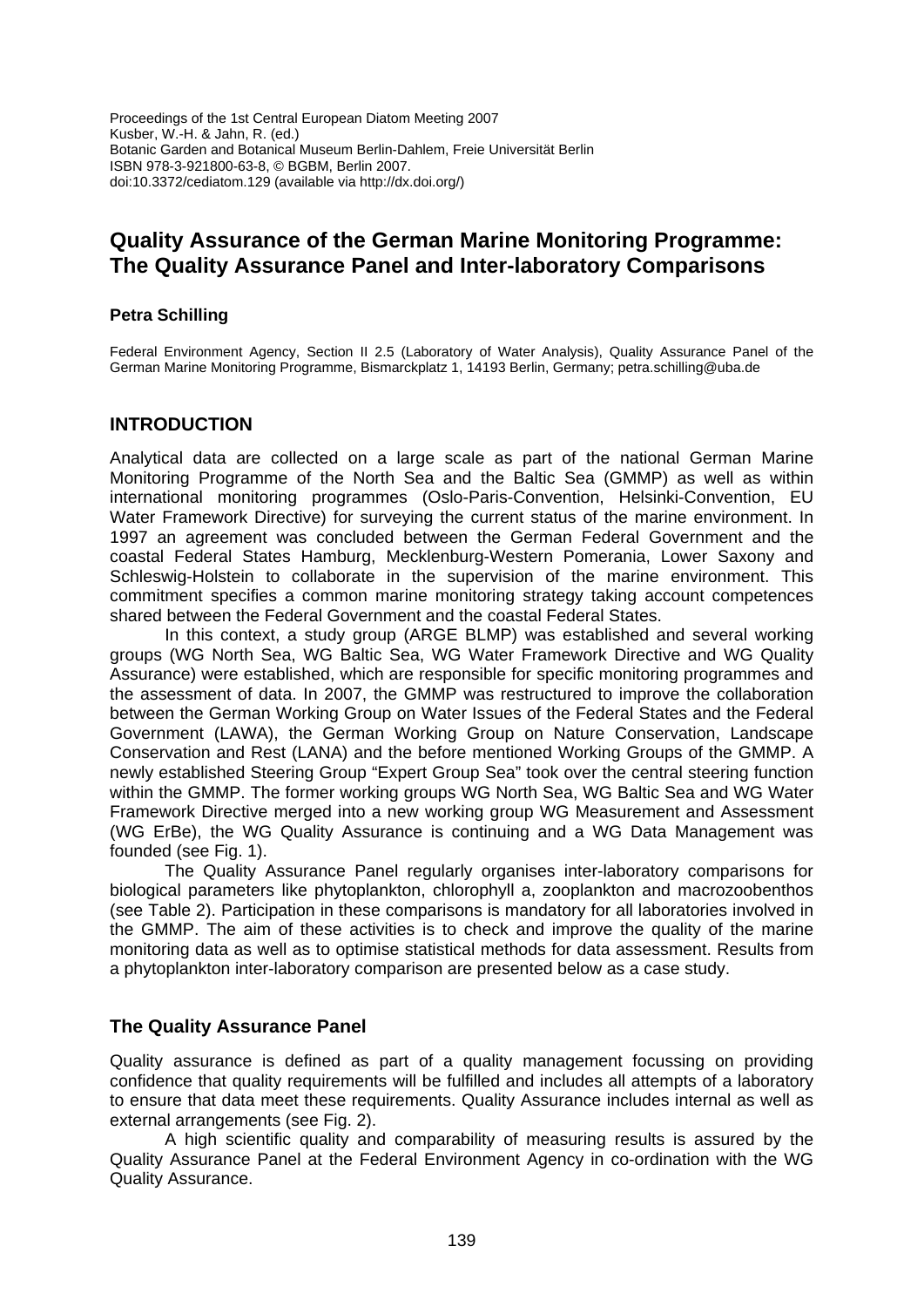

**Fig. 1.** Scheme of the organisation of the German Marine Monitoring Programme (GMMP).



**Fig. 2**. Overview of internal and external quality assurance tools.

The tasks of the Quality Assurance Panel comprise in particular:

1. Development and updating of a quality assurance programme for biological and chemical measurements;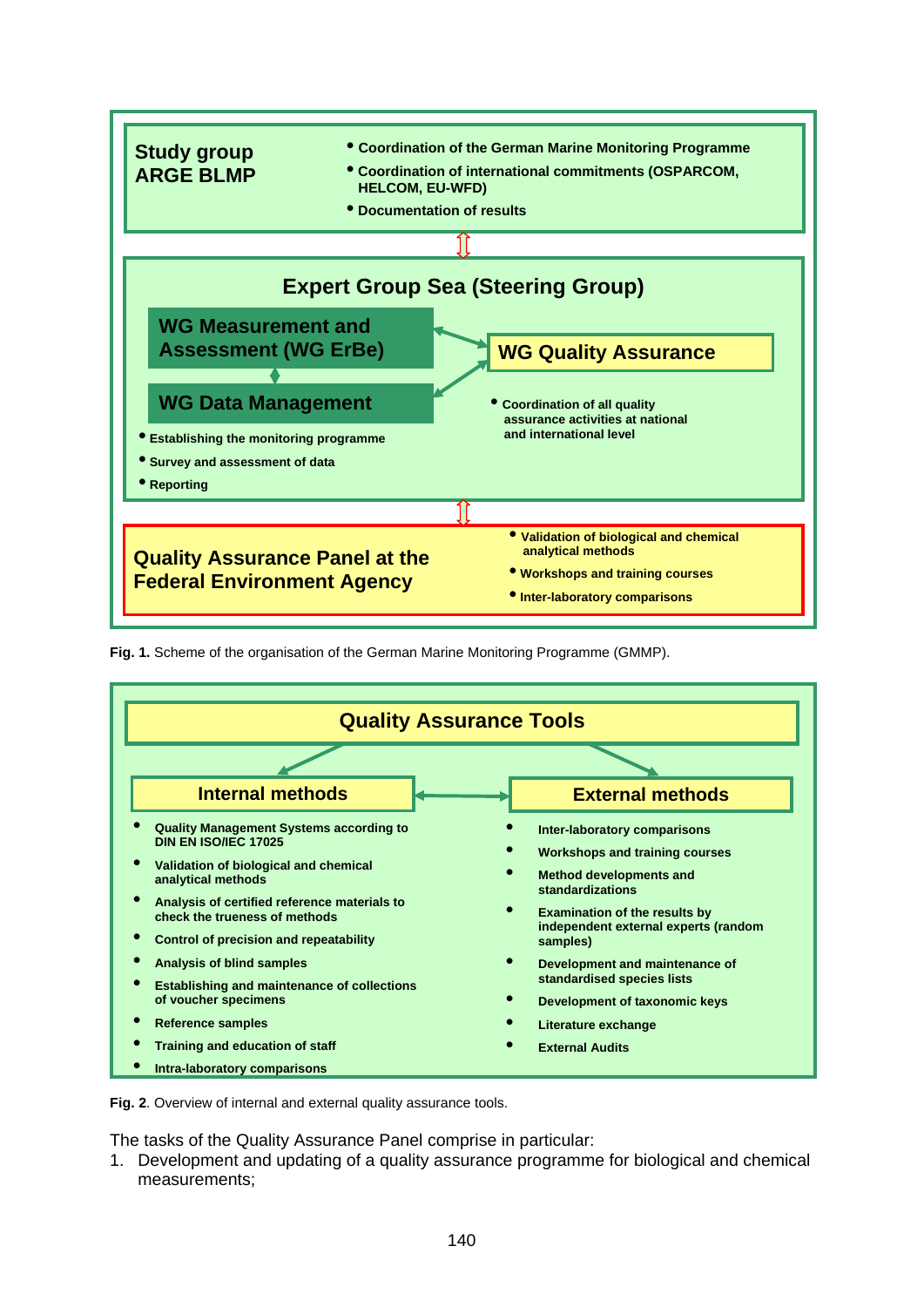- 2. Coordination of the external quality assurance in close collaboration with the institutions involved in the marine monitoring programme;
- 3. Organisation and realisation of inter-laboratory comparisons, training courses and workshops;
- 4. Supporting the introduction of Quality Management Systems according to DIN EN ISO/IEC 17025;
- 5. Initiation of the development and standardisation of methods as well as assessment and validation of analytical methods;
- 6. Coordination of quality assurance activities at international and national levels.

Basis for all biological and chemical investigations is the implementation of the Quality Management Systems according to DIN EN ISO/IEC 17025 in each laboratory which performs measurements within the GMMP. Such a quality management system includes, for example, the qualifications of the staff, the equipment of the laboratory, correct validation and documentation of analytical procedures for own control and for data exchange. In addition, measures of external quality assurance have to be taken, e.g. participation in national and international inter-laboratory comparisons and workshops on the harmonisation of the applied procedures in order to contribute to the correctness and comparability of biological and chemical data. Table 1 and 2 give an overview of workshops and inter-laboratory comparisons within the GMMP since the founding of the Quality Assurance Panel in 1999.

| <b>Parameter</b>  | Year | <b>Topic</b>                                                  |
|-------------------|------|---------------------------------------------------------------|
| Macrozoobenthos   | 1998 | Polychaeta                                                    |
|                   | 1998 | Amphipoda                                                     |
|                   | 2004 | Mollusca, Polychaeta, Oligochaeta                             |
| Macrophytobenthos | 2001 | Taxonomy of marine macrophytes and their importance for       |
|                   |      | monitoring in the context of international marine conventions |
|                   | 2005 | Methods of the monitoring of marine macrophytes within the    |
|                   |      | context of the BLMP and the Water Framework Directive         |
|                   |      | including identification exercises                            |
|                   |      | part 1: Hard bottom monitoring                                |
|                   |      | part 2: Soft bottom monitoring                                |
| Phytoplankton     | 1998 | Small naked flagellates                                       |
|                   | 1998 | Species that are difficult to identify                        |
|                   | 2000 | Taxonomy of Cyanobacteria und coccal green algae and          |
|                   |      | their distribution in the Baltic Sea                          |
|                   | 2003 | Identification and taxonomy of marine dinoflagellates         |
|                   | 2007 | Identification and taxonomy of marine diatoms                 |

**Table 1.** Workshops and training courses for biological parameters organised by the Quality Assurance Panel.

Today, it is nationally and internationally accepted that assurance and documentation of data quality of biological investigations also can no longer be neglected. In future, data will be accepted only when they are accompanied by suitable quality assurance measures.

In addition, the Quality Assurance Panel at the Federal Environment Agency makes important contributions to the improvement of data quality within the GMMP by giving qualified advice to laboratories, by supporting the harmonisation of the methods used, by organising and evaluating inter-laboratory comparisons, by offering workshops and training courses as well as by acting as a national and international contact point for questions concerning quality assurance.

#### **The Case Study: Phytoplankton Inter-laboratory Comparison**

The presented results of a phytoplankton inter-laboratory comparison, completed in 2001, were intended to evaluate the process of analysing phytoplankton samples by Utermöhl technique excluding sampling and biomass determination. For this purpose, a set of phytoplankton samples was prepared from natural phytoplankton taken from the North Sea.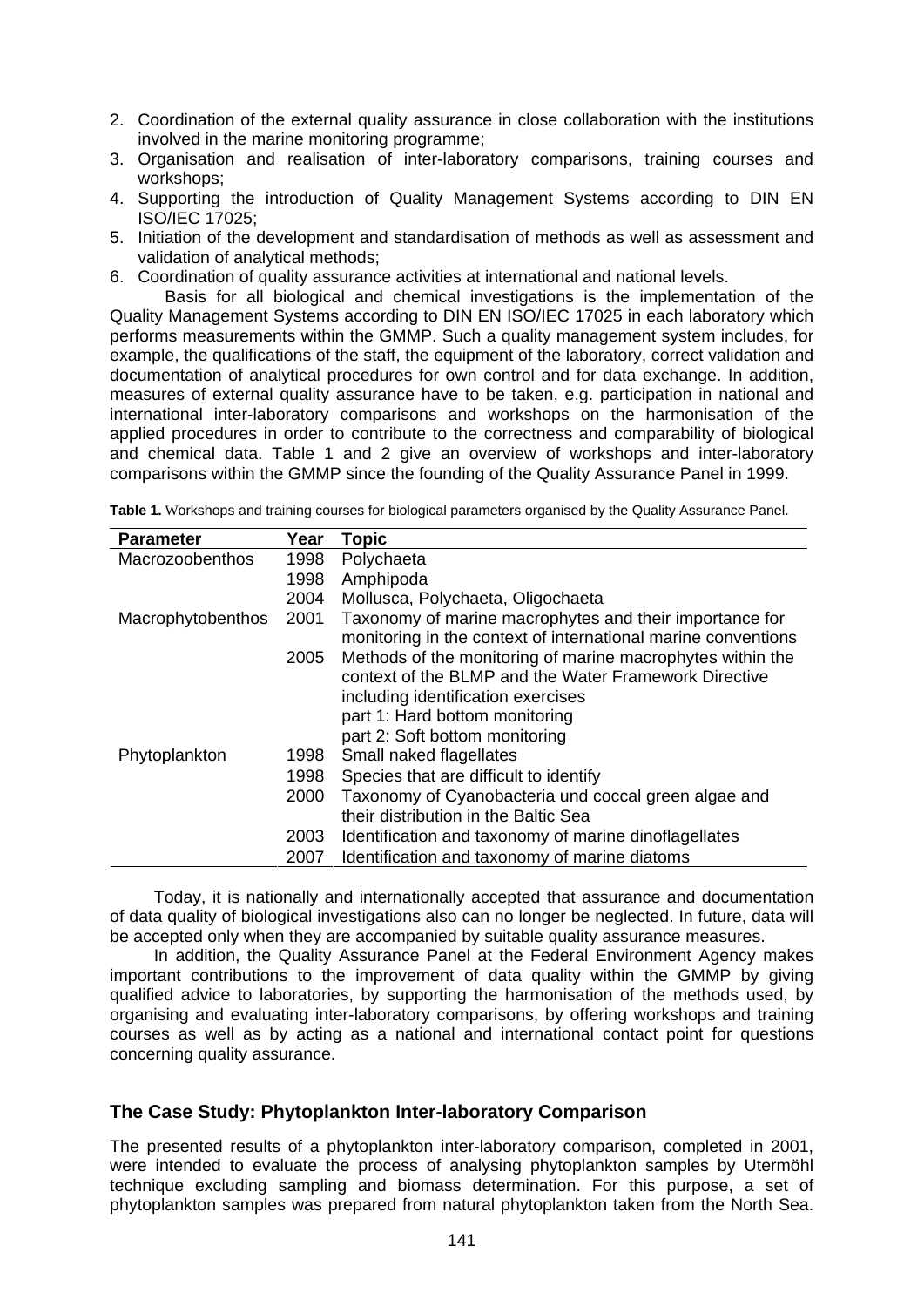The aim of the study was to test whether the laboratories were able to correctly identify the phytoplankton taxa. At the same time the laboratories' counting accuracy was checked. Furthermore, the study aimed at detecting those species, which caused most problems in correct identification.

|  | Table 2. Inter-laboratory comparisons for biological parameters organised by the Quality Assurance Panel. |  |
|--|-----------------------------------------------------------------------------------------------------------|--|
|  |                                                                                                           |  |

| Year | <b>Topics of inter-laboratory comparisons</b>                                                              | <b>Number of</b><br>participants |
|------|------------------------------------------------------------------------------------------------------------|----------------------------------|
| 1999 | Identification and counting of four selected phytoplankton species<br>from cultured algae                  | 10                               |
| 1999 | Identification of 20 selected phytoplankton species of the North Sea<br>and the Baltic Sea via photographs | 10                               |
| 2000 | Identification of 25 selected macrozoobenthos species                                                      | 11                               |
| 2001 | Identification of 30 selected macrozoobenthos species                                                      | 15                               |
| 2001 | Identification of species and their abundance in a natural<br>phytoplankton sample from the North Sea      | 11                               |
| 2002 | Determination of chlorophyll a with different methods                                                      | 11                               |
| 2004 | Identification of macrozoobenthos species in a artificial semi-<br>natural sample                          | 16                               |
| 2007 | Inter-laboratory comparison of zooplankton analysis (Baltic Sea)                                           | 26                               |
| 2007 | Inter-laboratory comparison of phytoplankton analysis (Baltic Sea)                                         | 28                               |

#### **MATERIAL & METHODS**

A set of 30 natural phytoplankton samples were prepared by a reference laboratory (Research and Technology Centre, University of Kiel). The phytoplankton was collected in spring (03 June 1998) from the North Sea (Büsum Mole), fixed with Lugol's iodine solution (15 g KJ + 10 g J<sub>2</sub> in 500 ml distilled water) and divided into 30 subsamples. Five randomly selected sub-samples were used to carry out a homogeneity check for selected species *(Guinardia delicatula* (Cleve) Hasle, *Lauderia annulata* Cleve, *Detonula pumila* (Castrac.) Gran, *Eucampia zodiacus* Ehrenb., and *Thalassiosira rotula* Meunier) by counting 7 x 1 ml sub-samples. The results of an ANOVA showed that the samples were homogeneous.

For data analysis the Q-method combined with an estimator according to Huber was used. The assessment of results was based on standardised deviations of laboratory values from the assigned value (target value), which are measured by so-called *Z*-scores [= (analysis result – target value)/standard deviation]. If the analysis results were normally distributed, the probability of the absolute value of the *Z*-score not exceeding a value of 2 would be approximately 95 %. Therefore, a *Z*-score of 2 is usually fixed as quality limit and thus, the tolerance limit in this inter-laboratory comparison was set to two. Due to substantial variability (over 25 %), the *Z*scores in this study were replaced by *Zu*-scores. *Zu*-scores are corrected *Z*-scores based on an asymmetrical tolerance interval which guarantees that the lower tolerance limits will never be negative. The *Zu* -scores were computed using the software ProLab 2000. Z<sub>u</sub>-Score were calculated only if a species was found at least by 6 participants. 11 participants from Germany and Denmark took part in this inter-laboratory comparison.

## **RESULTS**

In order to be able to perform a comparative evaluation, the different taxa lists of participants had to be combined into a uniform taxa list. Significant difficulties were experienced in setting up this list, particularly due to the fact that no uniform stipulations were made concerning the taxa list (usage of synonyms), the identification level and the indication of size classes and the designation of taxa which cannot be identified specifically. A list of at least 140 species and genera could be compiled. For the purpose of statistical assessment only results on species level were considered.

Based on data of all participating laboratories, the examined phytoplankton sample was dominated by individuals from the Prymnesiophyceae (15.8 %), Bacillariophyceae (7.3 %), Chrysophyceae (5.7 %) and Cryptophyceae (3.2 %) as shown in Fig. 3 (participating laboratories) and Fig. 4 (reference laboratory).

For about 67 % of the individuals present in the samples the participants were not able to determine the phytoplankton class. The highest average number of species per class was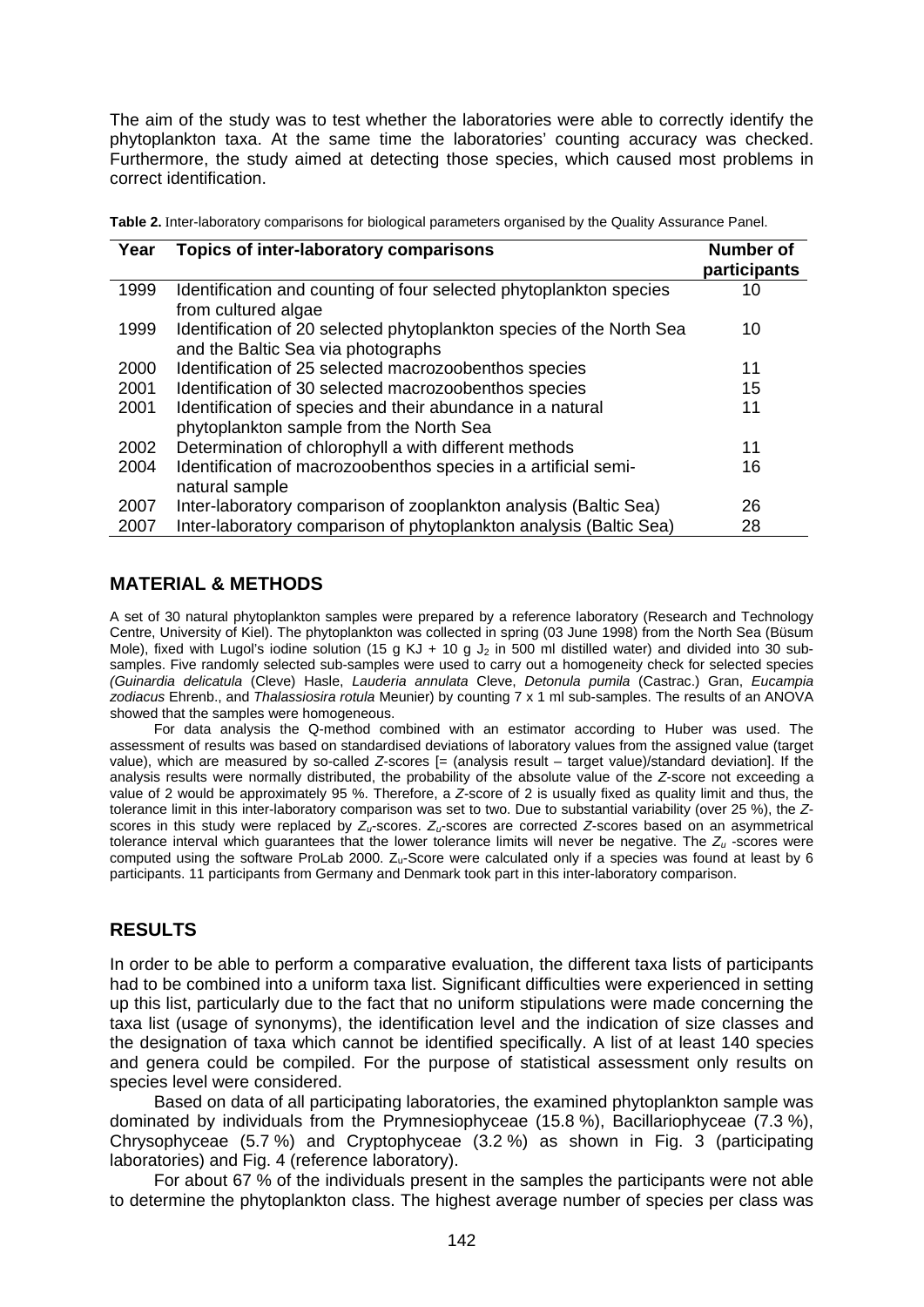found by the participating laboratories for Bacillariophyceae (about 43 %) and Dinophyceae (about 14 %). From the 140 taxa (genera and species) mentioned simply *Asterionellopsis glacialis* (Castrac.) Round, *Odontella sinensis* (Grev.) Grunow*, Eucampia zodiacus* Ehrenb. and *Guinardia delicatula* (Cleve) Hasle were detected by at least 10 participants. 11 further taxa were detected by at least 6 participants. Merely for these 15 taxa a  $Z_i$ -score could be determined, see Fig. 5. This corresponds to just 10 % of the data identified to the species level or at least the genus level. This means that most of the species listed were only cited by individual laboratories, and hence the results of different laboratories are difficult to compare. A final assessment of the qualification of participants in identification of phytoplankton species was not possible.



**Fig. 3.** Composition of the phytoplankton sample of the North Sea based on the number of individuals per class in percent, summarised results of all participants.



**Fig. 4.** Composition of the phytoplankton sample of the North Sea based on the number of individuals per class in percent, results of the reference laboratory.

## **DISCUSSION**

The results of this inter-laboratory comparison illustrate the urgent need for quality assurance procedures for biological identifications. The lack of a consistent and comprehensive taxa list including all existing synonyms was one of the main problems in this inter-laboratory comparison. Furthermore, there is a need to agree on conventions for taxa, which cannot be